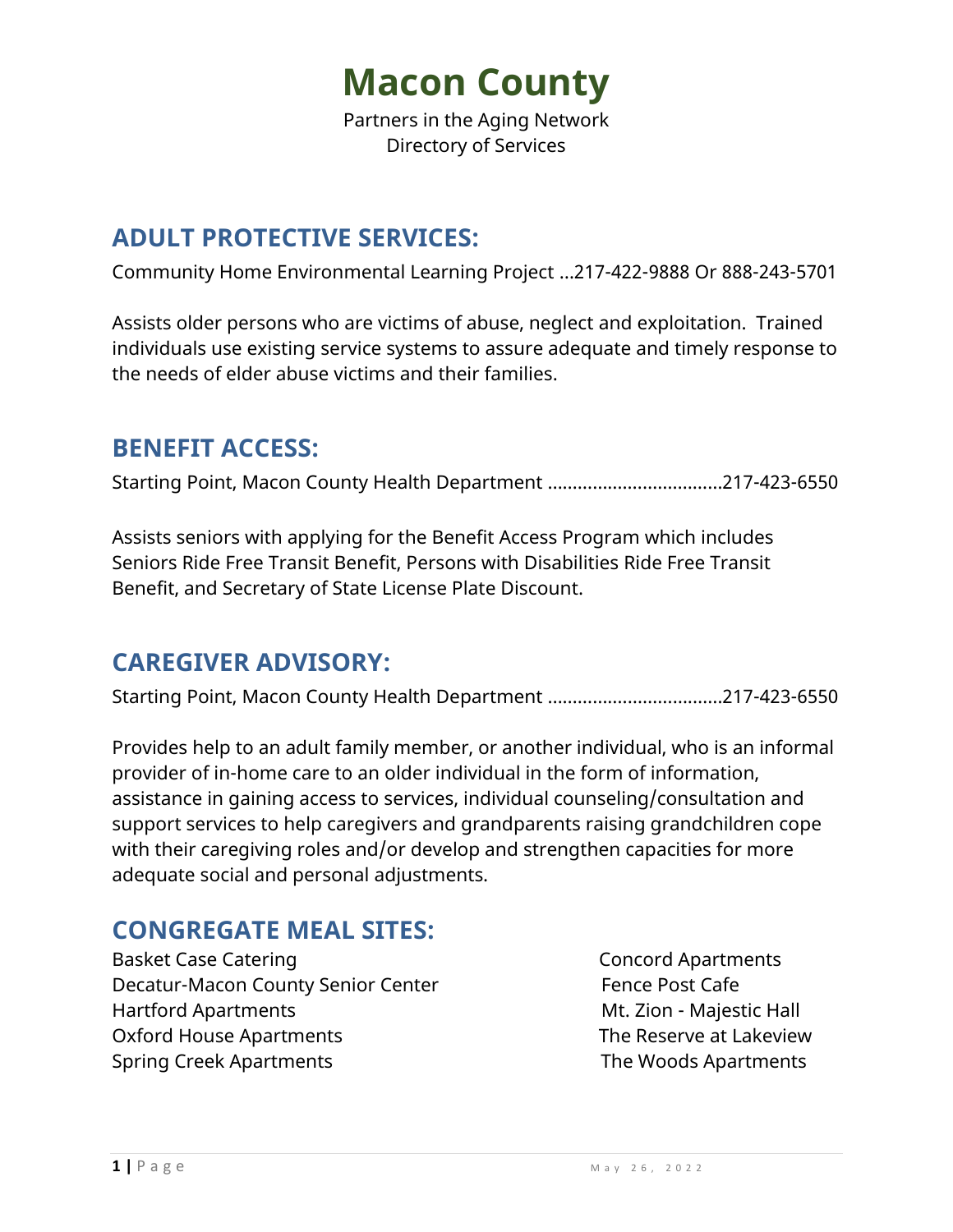Partners in the Aging Network Directory of Services

#### **Managing Provider:** Catholic Charities (217)428-3458

Nutritious meals served at familiar locations, such as senior centers, to promote health and reduce isolation.

# **COMPREHENSIVE CARE COORDINATION (CCU):**

Starting Point, Macon County Health Department …………….………….……217-423-6550

If you are in need of services, a Case Manager will come to your home and talk with you and your family about your needs and what services are available to meet those needs. An older person in need of services would first meet with a case manager to discuss what kinds of activities he or she can do on their own, as well as those that would require help. The case manager can then identify services that could help the client continue living in their own home. For instance, an individual may need home-delivered meals or transportation to doctor appointments, help with medications, household chores or bathing. The case manager can help arrange these services in a "package" so that the older person can continue to live independently. The case manager is key to developing a plan of care and linking with other agencies that actually provide the care. Designed to help the older person stay in their home as long as possible.

### **DISABILITY SERVICES:**

#### \*Not an ECIAAA Funded Service

SAIL Center for Independent Living………………………….….……………………217-876-8888

Provides assistance to persons with disabilities. Centers for Independent Living are community-based, non-residential non-profit organizations by and for persons with disabilities, that help people with disabilities achieve maximum independence in work, school, housing and every other part of life.

### **HOME DELIVERED MEALS:**

|--|--|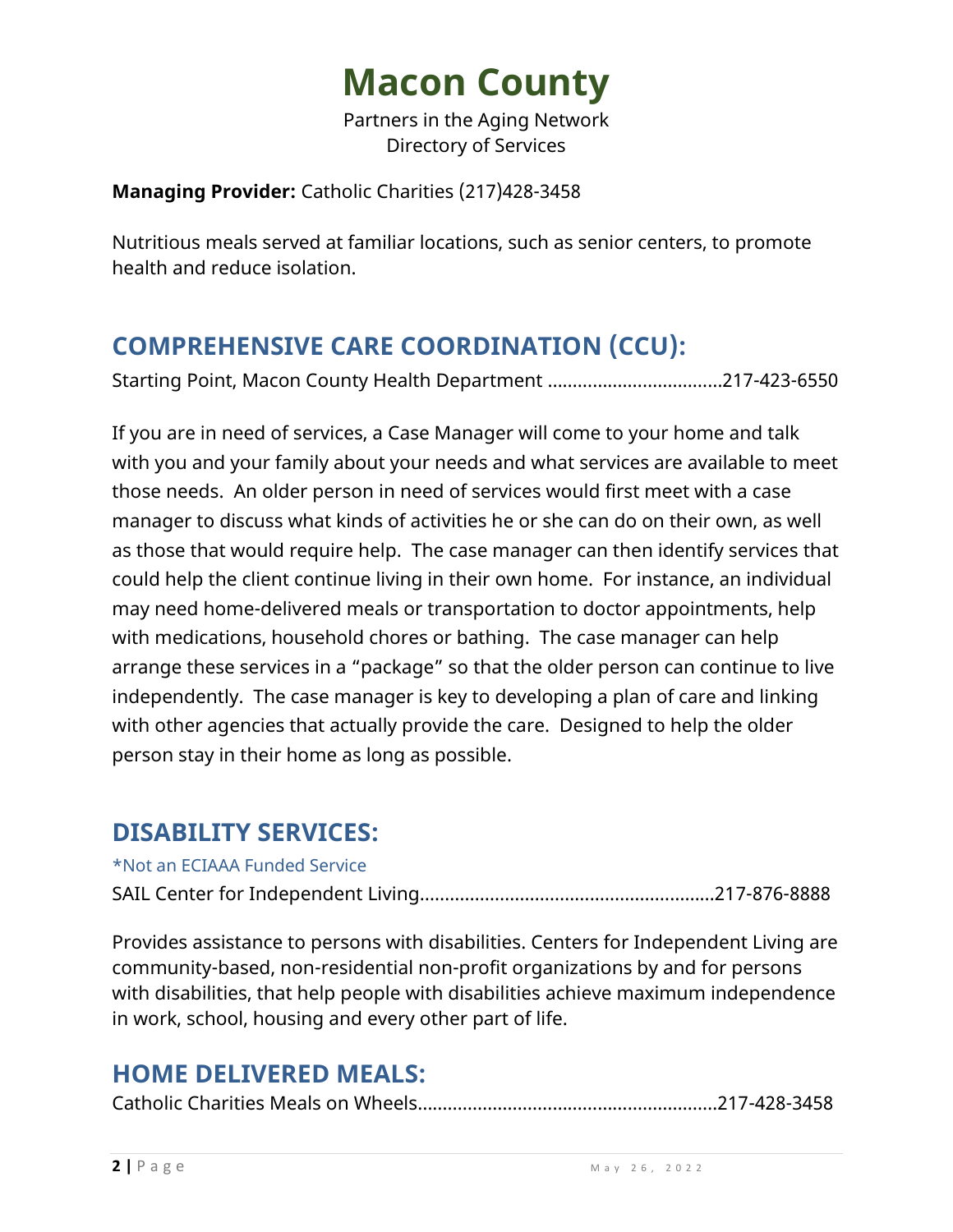Partners in the Aging Network Directory of Services

Nutritious meals provided to older persons who are home-bound because of illness, physical or mental impairment or otherwise isolated.

## **LEGAL SERVICES:**

Land of Lincoln Legal Assistance……………………………217-356-1351 Or 1-800-747-5523

Advocates for and provides assistance with basic civil needs of an older person. Assistance can be provided to help in cases of elder abuse and neglect, financial exploitation, consumer fraud, landlord/tenant relationships and public benefit programs. Criminal, real estate and damage award cases cannot be handled by legal assistance.

## **LONG-TERM CARE OMBUDSMAN:**

East Central Illinois Area Agency on Aging……………...309-829-2065 Or 800-888-4456 **Jen Hooker ext. 1222**

Designed to protect the rights and needs of older persons living in a long-term care facility (nursing home). The Ombudsman receives, investigates, and resolves complaints while protecting the resident's privacy.

### **RESPITE SERVICES:**

Starting Point, Macon County Health Department …………….…….….……217-423-6550

Provides temporary, substitute care or supervision of a functionally impaired person. Allows the primary caregiver time away to complete other tasks without disruption of the care of the individual.

# **SENIOR INFORMATION SERVICES/COORDINATED POINT OF ENTRY:**

Starting Point, Macon County Health Department …………….………….……217-423-6550